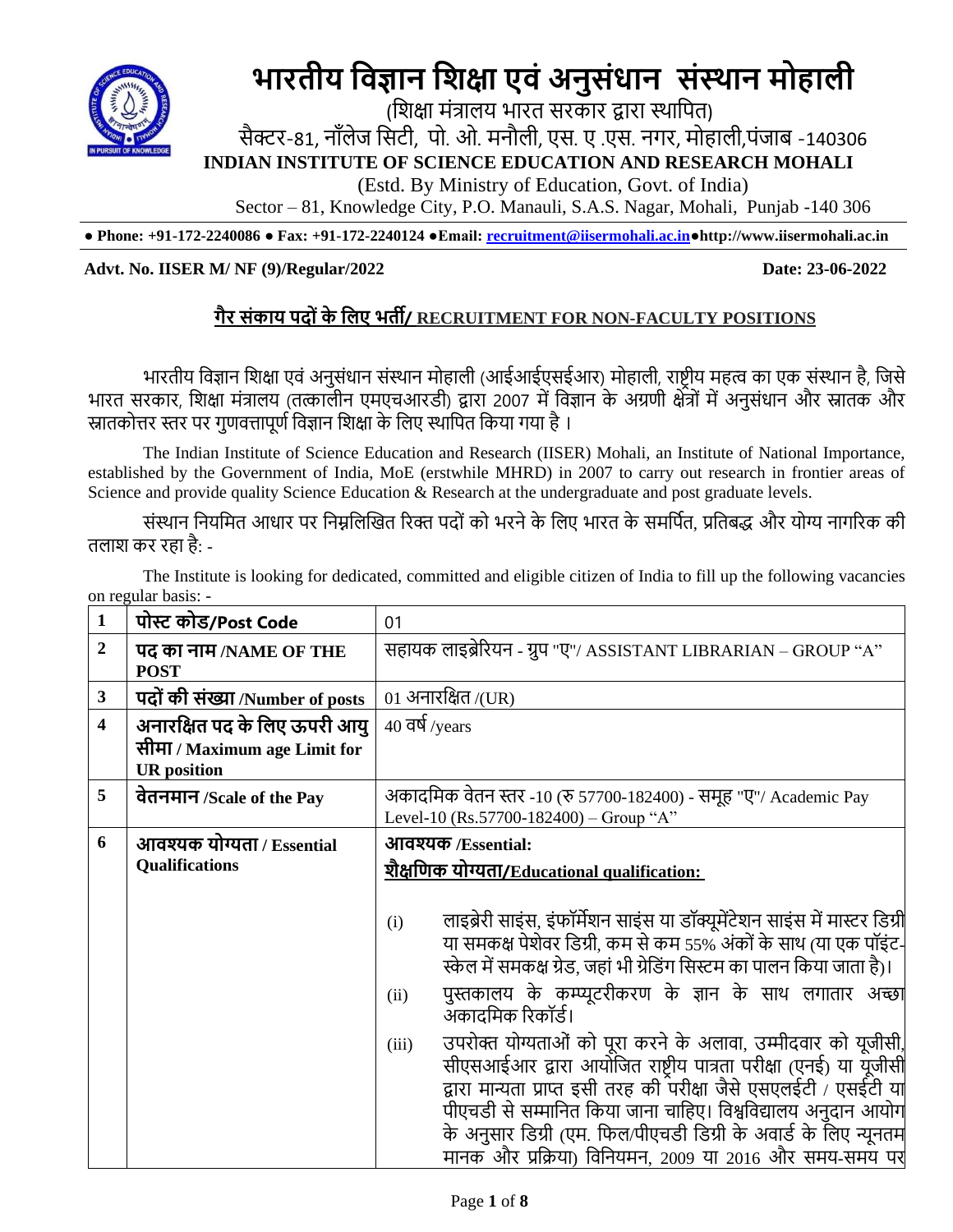|  |                  | उनके संशोधन, जैसा भी मामला हो:                                                                                                                                                                |
|--|------------------|-----------------------------------------------------------------------------------------------------------------------------------------------------------------------------------------------|
|  |                  | बशर्ते कि, पीएचडी के लिए पंजीकृत उम्मीदवार 11 जुलाई 2009 से पहले                                                                                                                              |
|  |                  | की डिग्री, डिग्री प्रदान करने वाले संस्थानों के तत्कालीन मौजूदा                                                                                                                               |
|  |                  | अध्यादेशों/उपनियमों/विनियमों के प्रावधानों द्वारा शासित होगी और ऐसे                                                                                                                           |
|  |                  | पीएचडी उम्मीदवारों को निम्नलिखित शर्तों की पूर्ति के अधीन                                                                                                                                     |
|  |                  | विश्वविद्यालय / कॉलेजों / संस्थानों में सहायक प्रोफेसर या समकक्ष पद                                                                                                                           |
|  |                  | की भर्ती और नियुक्ति के लिए नेट / एसएलईटी / सेट की आवश्यकता से                                                                                                                                |
|  |                  | छूट दी जाएगी।                                                                                                                                                                                 |
|  |                  | ए) उम्मीदवार की पीएच.डी डिग्री नियमित मोड में प्रदान की गई है;                                                                                                                                |
|  |                  | बी) पीएचडी डिग्री का मूल्यांकन कम से कम दो बाहरी परीक्षकों द्वारा<br>किया गया है:                                                                                                             |
|  |                  | सी) उम्मीदवार की ओपन पीएचडी मौखिक परीक्षा आयोजित की गई है                                                                                                                                     |
|  |                  | डी) उम्मीदवार ने अपने पीएचडी कार्य से दो शोध पत्र प्रकाशित किए हैं<br>जिनमें से कम से कम एक संदर्भित पत्रिका में है;                                                                          |
|  |                  | ई) उम्मीदवार ने यूजीसी / आईसीएसएसआर / सीएसआईआर या इसी<br>तरह की एजेंसी द्वारा सम्मेलन / सेमिनार / प्रायोजित / वित्त पोषित /<br>समर्थित अपने पीएचडी कार्य के आधार पर कम से कम दो पेपर प्रस्तुत |
|  |                  | किए हैं।                                                                                                                                                                                      |
|  | <b>टिप्पणी</b> : |                                                                                                                                                                                               |
|  | (i)              | इन शर्तों की पूर्ति को संबंधित विश्वविद्यालय के कुलसचिव या डीन                                                                                                                                |
|  |                  | (शैक्षणिक मामले) द्वारा प्रमाणित किया जाना है।                                                                                                                                                |
|  | (ii)             | ऐसे मास्टर प्रोग्राम में उम्मीदवारों के लिए नेट/स्लेट/सेट की भी                                                                                                                               |
|  |                  | आवश्यकता नहीं होगी, जिसके लिए यूजीसी, सीआईएसआर या यूजीसी                                                                                                                                      |
|  |                  | द्वारा मान्यता प्राप्त समान परीक्षा जैसे एसएलईटी/सेट द्वारा                                                                                                                                   |
|  |                  | नेट/एसएलईटी/सेट पर विचार नहीं किया जाता है।                                                                                                                                                   |
|  | (i)              | Master's degree in Library Science, Information Science or                                                                                                                                    |
|  |                  | Documentation Science or an equivalent professional degree, with                                                                                                                              |
|  |                  | at least 55% marks (or an equivalent grade in a point-scale,                                                                                                                                  |
|  |                  | wherever the grading system is followed).                                                                                                                                                     |
|  | (ii)             | A consistently good academic record, with knowledge of<br>computerization of library.                                                                                                         |
|  | (iii)            | Besides fulfilling the above qualifications, the candidate must have<br>cleared the National Eligibility Test (NET) conducted by the UGC,                                                     |
|  |                  | CSIR or similar test accredited by the UGC like SLET/SET or who                                                                                                                               |
|  |                  | are or have been awarded a Ph.D. Degree in accordance with the                                                                                                                                |
|  |                  | University Grants Commission (Minimum Standard and Procedure                                                                                                                                  |
|  |                  | for Award of M. Phil/Ph.D. Degree) Regulation, 2009 or 2016 and                                                                                                                               |
|  |                  | their amendments from time to time as the case may be:                                                                                                                                        |
|  |                  | Provided that the, candidates registered for the Ph.D. degree prior                                                                                                                           |
|  |                  | to July 11, 2009, shall be governed by the provisions of the then                                                                                                                             |
|  |                  | existing Ordinances/ Bye laws / Regulations of the Institutions<br>awarding the degree, and such Ph. D candidates shall be exempted                                                           |
|  |                  | from the requirement of NET/SLET/SET for recruitment and                                                                                                                                      |
|  |                  | appointment of Assistant Professor or equivalent position in                                                                                                                                  |
|  |                  | University / Colleges /Institutions subject to the fulfillment of the                                                                                                                         |
|  |                  | following conditions.                                                                                                                                                                         |
|  |                  | A) The Ph.D degree of the candidate has been awarded in the<br>regular mode                                                                                                                   |
|  |                  | B) The Ph.D degree has been evaluated by at least two external                                                                                                                                |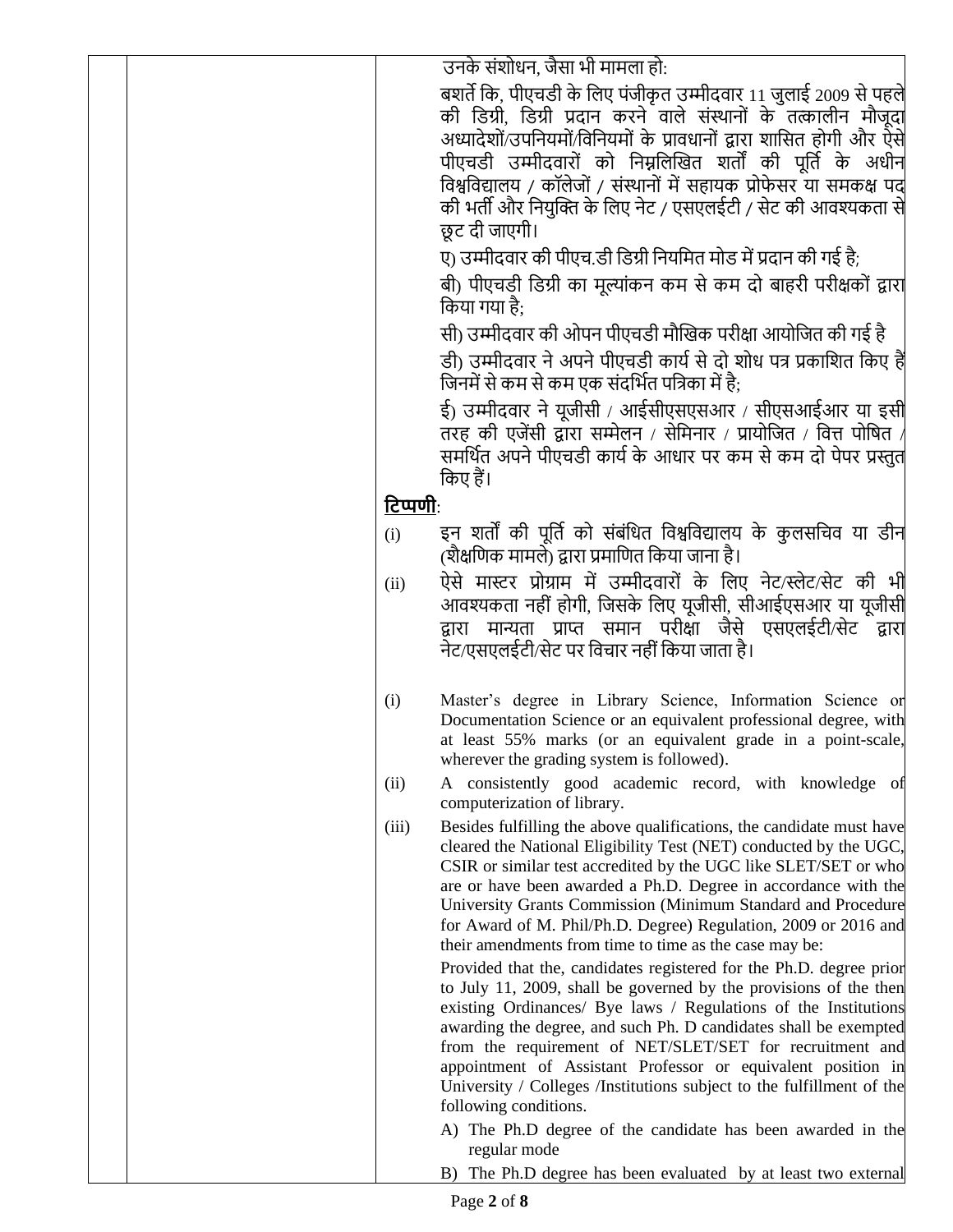|       | examiners;                                                                                                                                                                                                                    |
|-------|-------------------------------------------------------------------------------------------------------------------------------------------------------------------------------------------------------------------------------|
|       | C) Open Ph.D viva voce of the candidate has been conducted                                                                                                                                                                    |
|       | D) The candidate has published two research papers from his/her<br>Ph.D work out of which at least one is in a referred journal;                                                                                              |
|       | E) The candidate has presented at least two papers based on<br>his/her Ph.D work in conference / seminars/ sponsored / funded<br>/ supported by the UGC/ ICSSR/CSIR or similar agency.                                        |
| Note: |                                                                                                                                                                                                                               |
| (i)   | The fulfillment of these conditions is to be certified by the<br>Registrar or Dean (Academic Affairs) of the University concerned.                                                                                            |
| (ii)  | NET/SLET/SET shall also not be required for candidates in such<br>Master's Programmes for which NET/SLET/SET is not considered<br>by UGC, CISR or similar test accredited by the UGC like<br><b>SLET/SET</b>                  |
|       | <u>अनुभव/Experience:</u>                                                                                                                                                                                                      |
| (i)   | केंद्रीय या राज्य शैक्षिक और अनुसंधान संस्थानों से वेतन स्तर -7 या उससे<br>ऊपर (5 वर्ष) / वेतन स्तर -6 या उससे ऊपर (6 वर्ष) का पुस्तकालय<br>सूचना सहायक / पुस्तकालय सूचना अधिकारी के रूप में 5 वर्ष का<br>अनुभव।              |
| (i)   | 5 Years' experience as Library Information Assistant / Library<br>Information Officer in the Pay Level-7 or above (5 years) / Pay<br>level-6 or above (6 years) from Central or State Educational and<br>Research Institutes. |
|       | <u>वांछनीय / Desirable:</u>                                                                                                                                                                                                   |
| (i)   | लाइब्रेरी ऑटोमेशन एंड नेटवर्किंग में पीजी डिप्लोमा या पीजीडीसीए या<br>समकक्ष।                                                                                                                                                 |
| (i)   | PG Diploma in Library Automation and Networking or PGDCA or<br>equivalent.                                                                                                                                                    |

| पोस्ट कोड/Post Code                                        | 02                                                                   |
|------------------------------------------------------------|----------------------------------------------------------------------|
| पद का नाम /NAME OF THE POST                                | नर्स - ग्रुप " बी "- NURSE/– GROUP "B" -                             |
| पदों की संख्या /Number of posts                            | कुल पद/ Total Posts 01 अनारक्षित /(UR)                               |
| <b>अनारक्षित पद के लिए ऊपरी आयु सीमा</b>   35 वर्ष / years |                                                                      |
| / Maximum age Limit for UR position                        |                                                                      |
| वेतनमान /Scale of the Pay                                  | वेतन स्तर -7 (रु 44900-142400) - समूह " बी"/ Pay Level-7 (Rs. 44900- |
|                                                            | 142400) – Group "B"                                                  |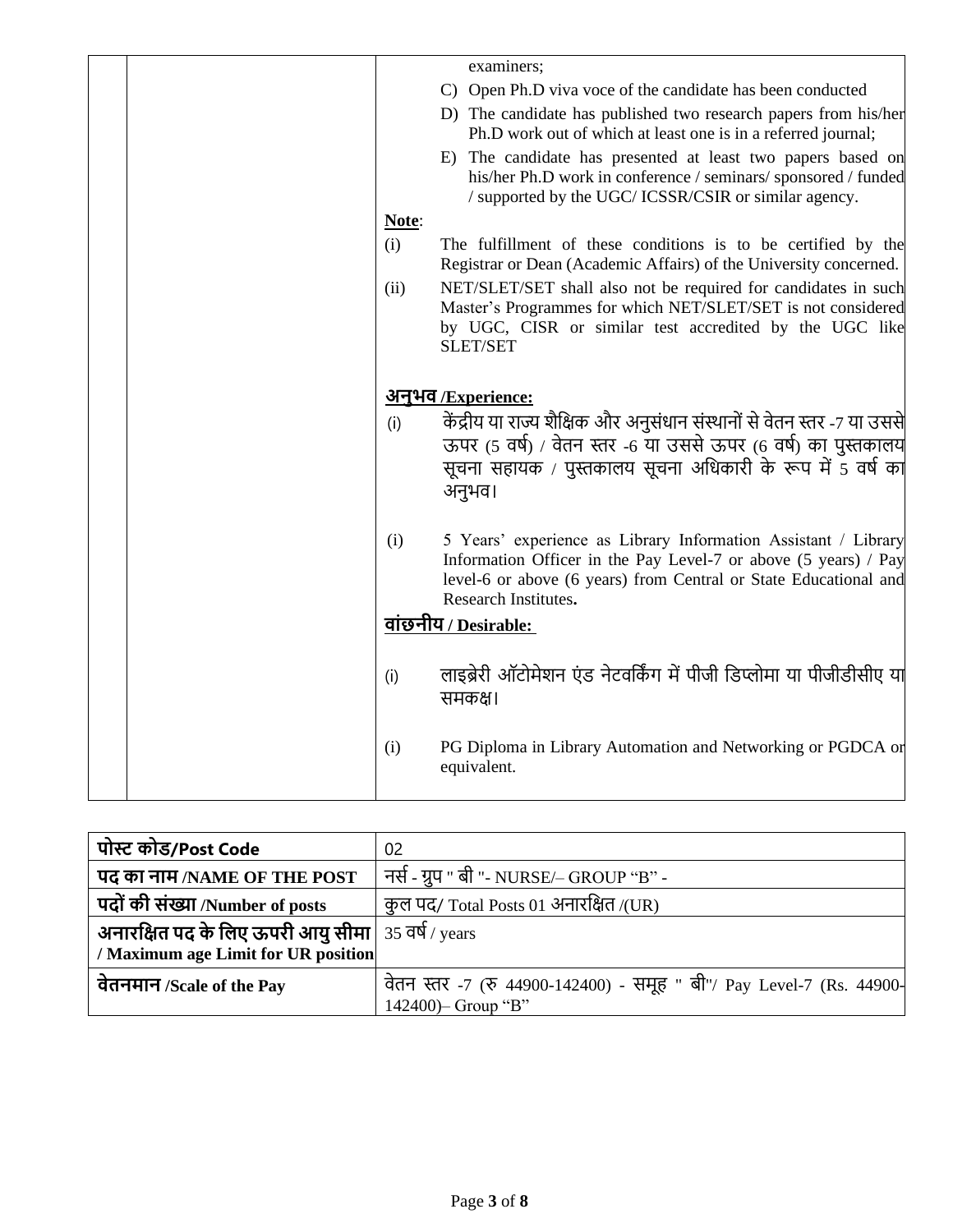| आवश्यक योग्यता / Essential | आवश्यक /Essential:                                 |                                                                                                                                  |  |
|----------------------------|----------------------------------------------------|----------------------------------------------------------------------------------------------------------------------------------|--|
| <b>Qualifications</b>      | <u>शैक्षणिक योग्यता/Educational qualification:</u> |                                                                                                                                  |  |
|                            | $\mathbf{i}$                                       | <u>मान्यता प्राप्त विश्वविद्यालय / संस्थानों से नर्सिंग में मास्टर डिग्री (50%)</u><br>अंकों के साथ) ।                           |  |
|                            | ii)                                                | भारतीय नर्सिंग परिषद / राज्य नर्सिंग परिषद में नर्स और मिडवाइफ के<br><u>रूप में पंजीकृत होना चाहिए।</u>                          |  |
|                            |                                                    |                                                                                                                                  |  |
|                            | $\mathbf{i}$                                       | Master's Degree (with 50% marks) in nursing from recognized<br>University/Institutions.                                          |  |
|                            | $\rm ii)$                                          | Should be registered as Nurse $\&$ Midwife in Indian Nursing<br>Council/ State Nursing Council.                                  |  |
|                            | <u>अनुभव /Experience:</u>                          |                                                                                                                                  |  |
|                            | (i)                                                | केंद्र/राज्य सरकार/भारतीय चिकित्सा परिषद द्वारा मान्यता प्राप्त न्यूनतम<br>50 बिस्तरों वाले अस्पताल में 4 वर्ष का नैदानिक अनुभव। |  |
|                            | (i)                                                | 4 years clinical experience in minimum 50 bedded hospital<br>recognized by Central/State Govt/ Medical Council of India.         |  |
|                            |                                                    | वांछनीय /Desirable:                                                                                                              |  |
|                            | (i)                                                | नए चिकित्सा उपकरण, एक्स-रे मशीन, ईसीजी, सोनोग्राफी आदि के<br>संचालन का कार्यसाधक ज्ञान।                                          |  |
|                            | (i)                                                | Working knowledge in operation of New Medical Equipment, X-<br>ray machine, ECG, Sonography etc.                                 |  |

| पोस्ट कोड/Post Code                 | 03                                                                                                                                 |  |  |
|-------------------------------------|------------------------------------------------------------------------------------------------------------------------------------|--|--|
| पद का नाम/NAME OF THE POST          | निजी सहायक - ग्रुप " बी "- PERSONAL ASSISTANT/- GROUP "B" -                                                                        |  |  |
| पदों की संख्या /Number of posts     | कुल पद/ Total Posts 01 अनारक्षित /(UR)                                                                                             |  |  |
| अनारक्षित पद के लिए ऊपरी आयु सीमा   | $30$ वर्ष / years                                                                                                                  |  |  |
| / Maximum age Limit for UR position |                                                                                                                                    |  |  |
|                                     | केंद्र सरकार द्वारा जारी निर्देशों या आदेशों के अनुसार विभागीय उम्मीदवारों के<br>लिए पांच साल तक की छूट                            |  |  |
|                                     | Relaxable for departmental candidates up to five years in accordance with<br>the instructions or orders issued by the Central Govt |  |  |
| वेतनमान /Scale of the Pay           | वेतन स्तर -6 (रु 35400-112400) - समूह " बी"/ Pay Level-6 (Rs. 35400-<br>112400) – Group "B"                                        |  |  |
| आवश्यक योग्यता / Essential          | आवश्यक /Essential:                                                                                                                 |  |  |
| <b>Qualifications</b>               | शैक्ष <u>णिक योग्यता/Educational qualification:</u>                                                                                |  |  |
|                                     | किसी मान्यता प्राप्त विश्वविद्यालय / संस्थान से किसी भी विषय में स्नातक<br>(i)<br>की डिग्री या इसके समकक्ष।                        |  |  |
|                                     | <u>आशुलिपि में 100 शब्द प्रति मिनट की न्यूनतम गति।</u><br>(ii)                                                                     |  |  |
|                                     | Bachelor's degree in any discipline or its equivalent from a<br>(i)<br>recognized University/Institute.                            |  |  |
|                                     | (ii)<br>Minimum speed of 100 w.p.m. in stenography                                                                                 |  |  |
|                                     |                                                                                                                                    |  |  |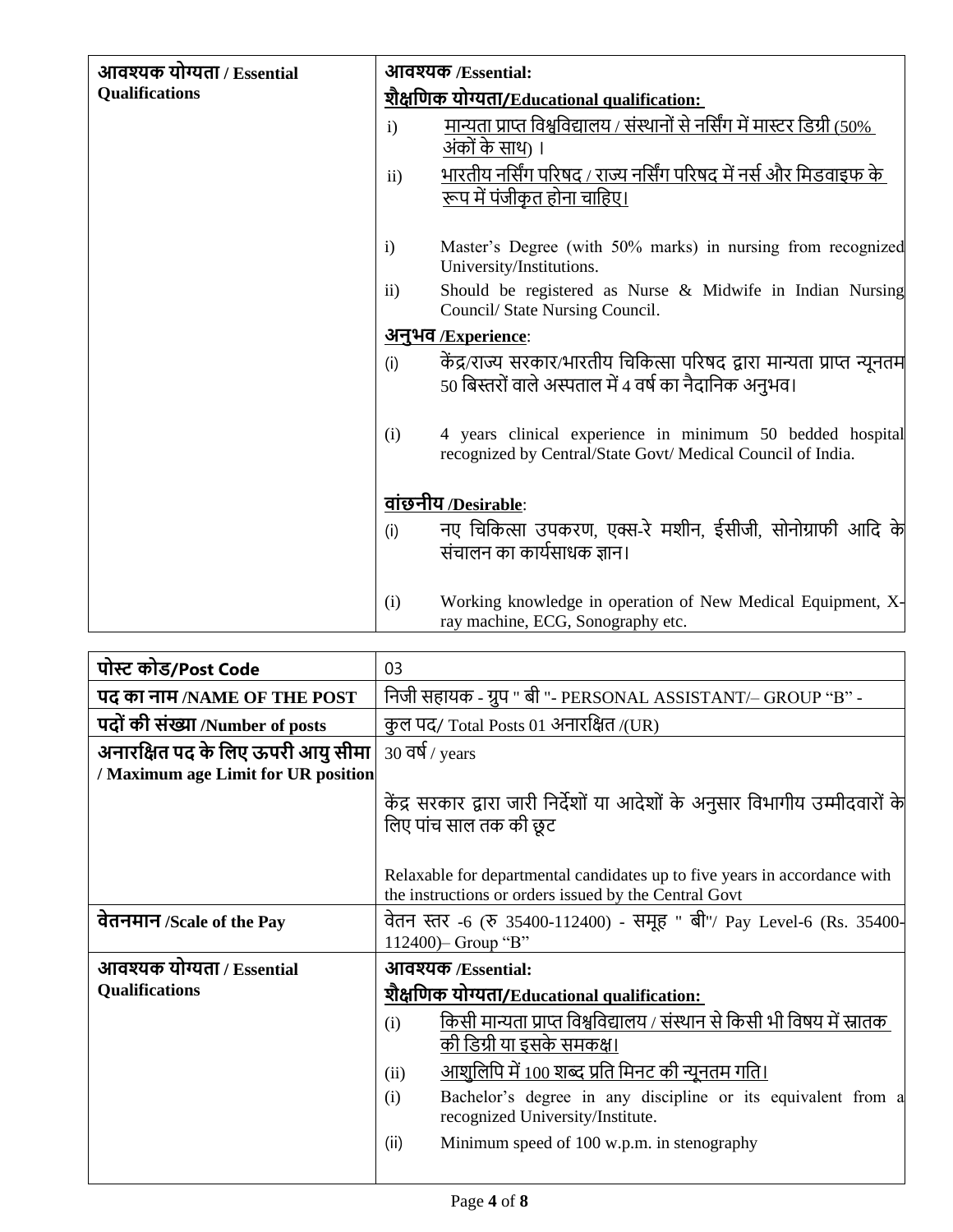| पोस्ट कोड/Post Code                                                      | 04                                                                                                                                                                                                                                                              |  |  |
|--------------------------------------------------------------------------|-----------------------------------------------------------------------------------------------------------------------------------------------------------------------------------------------------------------------------------------------------------------|--|--|
| पद का नाम/NAME OF THE POST                                               | वैज्ञानिक सहायक - ग्रुप " बी "- SCIENTIFIC ASSISTANT– GROUP "B" -                                                                                                                                                                                               |  |  |
| पदों की संख्या /Number of posts                                          | कुल पद/ Total Posts 02 अनारक्षित /(UR)                                                                                                                                                                                                                          |  |  |
| अनारक्षित पद के लिए ऊपरी आयु सीमा<br>/ Maximum age Limit for UR position | $35$ $\overline{q}$ \, years                                                                                                                                                                                                                                    |  |  |
| वेतनमान /Scale of the Pay                                                | वेतन स्तर -6 (रु 35400-112400) - समूह " बी"/ Pay Level-6 (Rs. 35400-<br>112400) - Group "B"                                                                                                                                                                     |  |  |
| आवश्यक योग्यता / Essential                                               | आवश्यक /Essential:                                                                                                                                                                                                                                              |  |  |
| Qualifications                                                           | <u>शैक्षणिक योग्यता/Educational qualification:</u>                                                                                                                                                                                                              |  |  |
|                                                                          | बी.ई./बी.टेक. / एमएससी उपयुक्त क्षेत्र में कम से कम 55% अंकों के साथ।<br>(i)                                                                                                                                                                                    |  |  |
|                                                                          | B.E. / B.Tech. / M.Sc. with at least 55% marks in appropriate field.<br>(i)                                                                                                                                                                                     |  |  |
|                                                                          | <u>अनुभव /Experience:</u>                                                                                                                                                                                                                                       |  |  |
|                                                                          | राष्ट्रीय/अंतर्राष्ट्रीय ख्याति की प्रयोगशाला/शैक्षणिक/अनुसंधान/बहुराष्टीय<br>(i)<br>शैक्षणिक प्रतिष्ठानों में उन्नत परिष्कृत उपकरण/अनुसंधान उपकरण जैसे<br>एनएमआर, एक्सआरडी, ईपीआर आदि को संभालने में 3 वर्ष का<br>प्रासंगिक अनुभव।                             |  |  |
|                                                                          | 3 years relevant experience in handling advanced sophisticated<br>(i)<br>instrumentation / research equipment such as NMR, XRD, EPR<br>etc. in a laboratory / Academic / Research / Multinational<br>Academic establishment of National / International Repute. |  |  |
|                                                                          | <u>वांछनीय अनुभव /Desirable Experience:</u>                                                                                                                                                                                                                     |  |  |
|                                                                          | केंद्र / राज्य सरकार / अर्ध-सरकारी / सार्वजनिक उपक्रम / सरकारी स्वायत्त<br>(i)<br>संगठन / सरकारी विश्वविद्यालय / सरकार। नियमित आधार पर राष्ट्रीय<br>महत्व के संस्थान में 3 साल का कार्य अनुभव।                                                                  |  |  |
|                                                                          | 3 years working experience in Central / State Govt. / Semi-Govt. /<br>(i)<br>PSU / Govt. Autonomous organizations / Govt. Universities / Govt.<br>Institutes of national importance on regular basis.                                                           |  |  |

| पोस्ट कोड/Post Code                                                        | 05                                                                                                                                                                                                                                                                                                   |
|----------------------------------------------------------------------------|------------------------------------------------------------------------------------------------------------------------------------------------------------------------------------------------------------------------------------------------------------------------------------------------------|
| पद का नाम /NAME OF THE POST                                                | कार्यालय सहायक (एमएस) - ग्रुप " सी "- OFFICE ASSISTANT (MS) / $\rightarrow$<br>GROUP "C" -                                                                                                                                                                                                           |
| पदों की संख्या /Number of posts                                            | कुल पद/ Total Posts 07 (अनारक्षित /UR-04, ईडब्ल्यूएस /EWS-01, अनुसूचित<br>ज़ाति/SC-01 & अनुसूचित जनजाति/ST-01) ( <b>बेंचमार्क दिव्यांग व्यक्ति और पूर्व</b><br>सैनिकों को आवेदन करने के लिए प्रोत्साहित किया जाता है/Person with<br>Bench mark Disability and Ex-servicemen are encouraged to apply) |
| अनारक्षित पद के लिए ऊपरी आयु सीमा  <br>/ Maximum age Limit for UR position | 30 वर्ष / years                                                                                                                                                                                                                                                                                      |
| वेतनमान /Scale of the Pay                                                  | वेतन स्तर -5 (रु 29200-92300) - समूह " सी "/ Pay Level-5 (Rs. 29200-<br>92300)- Group "C"                                                                                                                                                                                                            |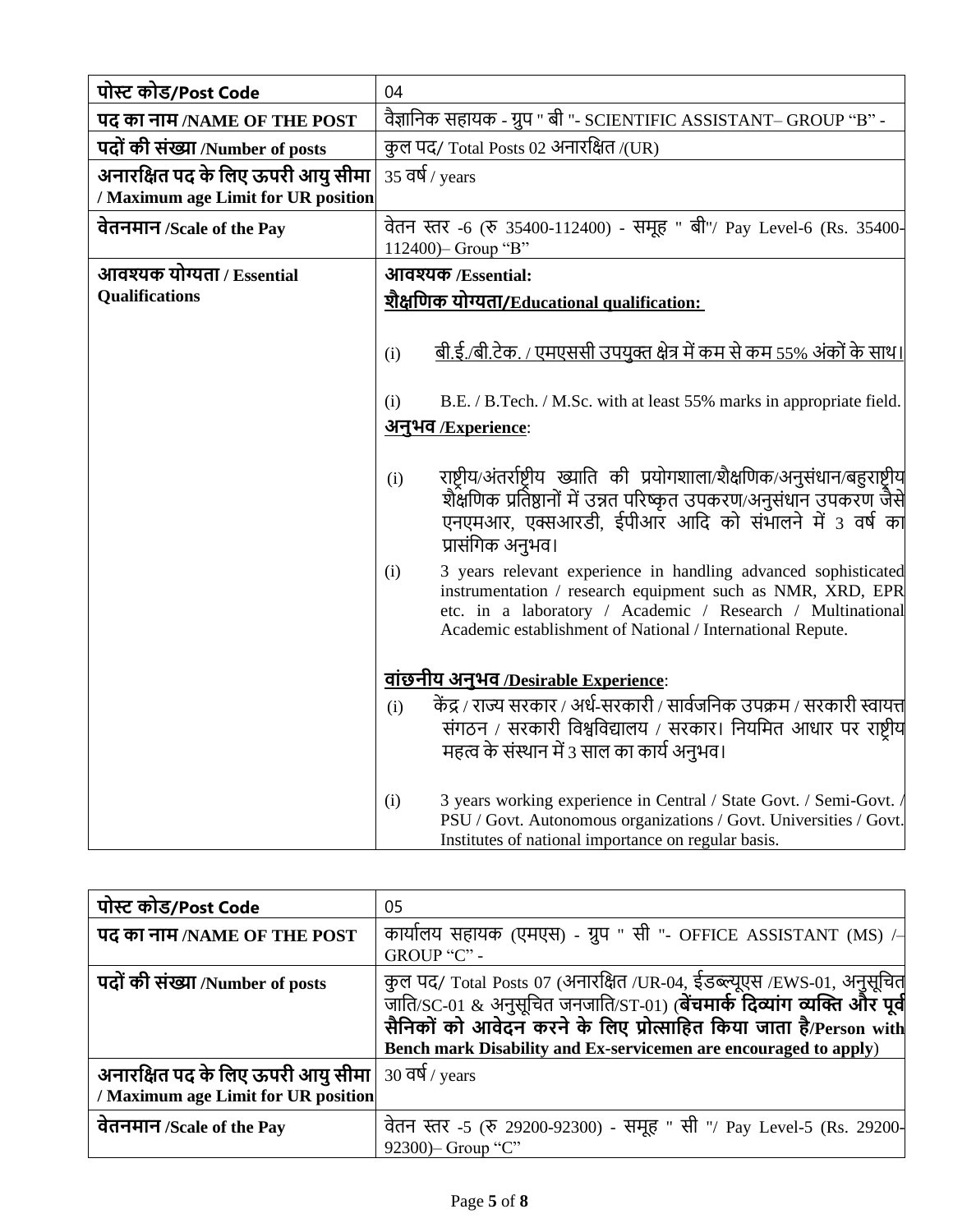| आवश्यक योग्यता / Essential |                                             | आवश्यक /Essential:                                                                                                                                                                                                                                                                                              |  |
|----------------------------|---------------------------------------------|-----------------------------------------------------------------------------------------------------------------------------------------------------------------------------------------------------------------------------------------------------------------------------------------------------------------|--|
| <b>Qualifications</b>      | शैक्षणिक योग्यता/Educational qualification: |                                                                                                                                                                                                                                                                                                                 |  |
|                            | (i)                                         | पर्याप्त टाइपिंग गति के साथ किसी भी विषय में कम से कम 55% अंकों के<br>साथ स्नातक की डिग्री, ऑफिस एप्लिकेशन जैसे वर्ड, एक्सेल, पावर प्वाइंट<br>आदि में दक्षता।                                                                                                                                                   |  |
|                            | (i)                                         | Bachelor's Degree with at least 55% marks in any discipline with<br>sufficient typing speed, proficiency in office application like Word,<br>Excel, Power Point etc.                                                                                                                                            |  |
|                            |                                             | <u>अनुभव /Experience:</u>                                                                                                                                                                                                                                                                                       |  |
|                            | (i)                                         | किसी भी केंद्र / राज्य सरकार या इसी तरह की संगठित सेवाएं प्रदान<br>करने वाले अर्ध-सरकारी / सार्वजनिक उपक्रम / सरकारी स्वायत्त संगठन<br>/ सरकारी विश्वविद्यालय / राष्ट्रीय महत्व के सरकारी संस्थान में<br>कार्यालयीन कार्य करने और उपकरण संभालने / कंप्यूटर अनुप्रयोगों के<br>ज्ञान का 2 साल का प्रासंगिक अनुभव। |  |
|                            | (ii)                                        | सचिवीय कार्य / स्थापना / वित्त और लेखा / स्टोर और खरीद / कानूनी /<br>शैक्षणिक मामलों आदि में अनुभव।                                                                                                                                                                                                             |  |
|                            | (i)                                         | 2 years of relevant experience in handling Office works &<br>of computer<br>applications<br>equipment/knowledge<br>in<br>any<br>Central/State Govt. or similar organized services. Semi-Govt./<br>PSU/ Govt. Autonomous organization / Govt Universities/ Govt<br>Institute of national importance.             |  |
|                            | (ii)                                        | Experience in Secretarial work / establishment/ Finance &<br>Accounts / Stores & Purchase / Legal / Academic Affairs etc.                                                                                                                                                                                       |  |
|                            |                                             | <u>वांछनीय योग्यता /Desirable Qualification</u> :                                                                                                                                                                                                                                                               |  |
|                            | (i)                                         | किसी भी विषय में मास्टर डिग्री ।                                                                                                                                                                                                                                                                                |  |
|                            | (ii)                                        | हिंदी/अंग्रेज़ी में आशुलिपि ।                                                                                                                                                                                                                                                                                   |  |
|                            | (i)<br>(ii)                                 | Master's degree in any discipline.<br>Shorthand in Hindi/English.                                                                                                                                                                                                                                               |  |
|                            |                                             | <u>वांछनीय अनुभव/Desirable Experience:</u>                                                                                                                                                                                                                                                                      |  |
|                            | (i)                                         | केंद्रीय/राज्य सरकार/अर्ध-सरकारी/पीएसयू/सरकारी<br>स्वायत्त<br>संगठन/सरकारी विश्वविद्यालयों/राष्ट्रीय महत्व के सरकारी संस्थानों में<br>नियमित आधार पर कार्य करने का अनुभव।                                                                                                                                       |  |
|                            | (i)                                         | Working experience in Central/State Govt./ Semi-Govt./ PSU<br>/Govt Autonomous organization / Govt Universities /Govt<br>Institutes of national importance on regular basis.                                                                                                                                    |  |

**Last date of submission of application forms is 25-07-2022 up to 5.00 p.m.**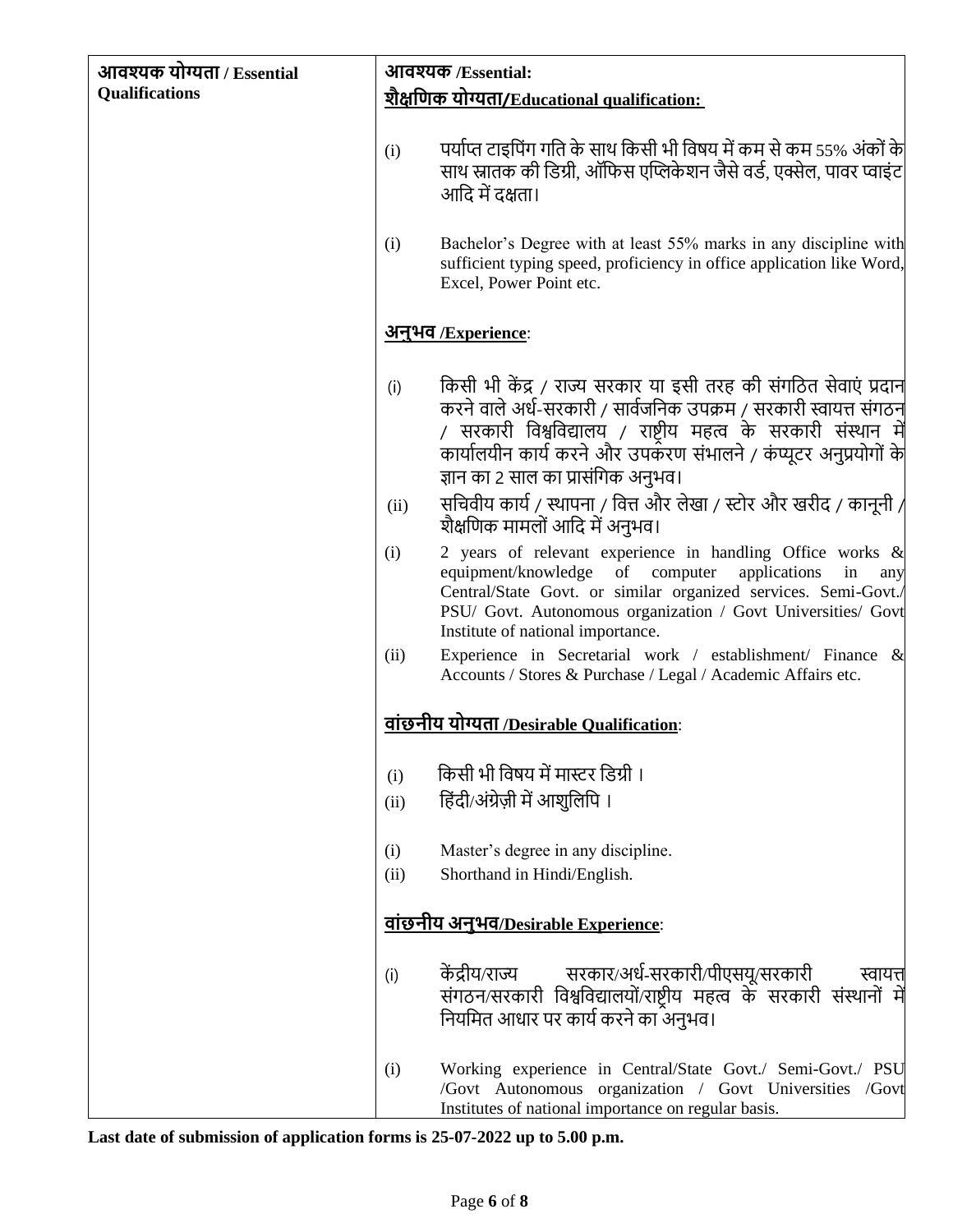#### **GENERAL CONDITIONS:**

- 1. The applicant must be a citizen of India.
- 2. All the above positions are regular.
- 3. All applicants must fulfill the essential requirements of the posts and other conditions stipulated in the advertisement as on the last date for receipt of the application. They are advised to satisfy themselves before applying that they possess at least the minimum essential qualifications laid down for the post which are compulsory even if a candidate has some other higher qualifications. No enquiry asking for advice as to eligibility will be entertained.

The prescribed essential qualifications are the minimum. Mere possession of the same does not entitle candidates to be called for test/interview. **The duly constituted Screening Committee will adopt its own criteria for shortlisting the candidates. The candidate should, therefore, mention in the Application Form all the qualifications and experience in the relevant area over and above the minimum prescribed qualification, supported with documents and ensure that all details are in full and accurate.**

- 4. The application should be accompanied by self-attested copies of the relevant documents/certificates in support of age, educational qualifications, marks obtained, experience, caste/community/ class (if applicable), etc. The prescribed qualifications should have been obtained through recognized Universities/ Institutions, etc. Incomplete applications/applications received after due date or not accompanied with the required self-attested certificates/documents; requisite application fee **is liable to be rejected**.
- 5. **The period of experience** rendered by a candidate **on part time basis, daily wages, etc. will not be counted while calculating the valid experience** for short listing the candidates for written test/interview.
- 6. **PERSON WITH BENCH MARK DISABILITY AND EX-SERVICEMEN FULFILLING THE ELIGIBILITY CONDITIONS PRESCRIBED UNDER GOVERNMENT OF INDIA INSTRUCTIONS ARE ENCOURAGED TO APPLY**.
- 7. Experience for the positions mentioned in the advertisement will be reckoned from the date of acquiring the qualification prescribed for the position.
- 8. The decision of the Director, IISER Mohali in all matters relating to eligibility, acceptance or rejection of any/all applications, fixing the eligibility criteria, equivalence of qualifications, mode of screening/selection, conduct of examination/interview, not to fill the vacancy, will be final and binding on the candidates.
- 9. Applicants must disclose as to whether any of their close or blood relatives are employees of IISER Mohali. Close relations would include wife/ husband/ son/ daughter/ brother/ sister/ son-in-law/ daughter-in-law and those who could be termed as blood relations.
- 10. The number of vacancies indicated in the notification is tentative. IISER Mohali reserves the right to increase or decrease the number of advertised posts at the time of selection. Further, IISER Mohali also reserves the right NOT to fill any of the post advertised.

## **11. NO INTERIM ENQUIRY OR CORRESPONDENCE SHALL BE ENTERTAINED.**

- 12. Canvassing in any form and/or bringing any influence political or otherwise will be treated as a disqualification for the post.
- 13. The qualifications prescribed shall have been obtained from recognized Universities/Institutions.
- 14. Applications received through email/incomplete/not on prescribed format/ unsigned/not having attached educational qualification/ experience documents will not be entertained/accepted.
- 15. If it is found at any stage that any information given in the application is incorrect/false, the candidature/appointment is liable to be cancelled/terminated on that ground.
- 16. Candidates should keep their email id and mobile number provided in the application form active. Institute will not be liable to be responsible for non-receipt/delay in receipt of any communication due to deactivation of email id and or mobile number given or due to change in communication address etc.
- 17. Candidates should check/visit Institute website regularly for any update on recruitment process. Institute will not be responsible for delay in information in this regard.
- 18. The last date for receipt of applications shall be the date for determining the upper age limit, qualifications and experience.
- **19. The Institute may conduct the written test/trade test for the post, in view of the number of applications received for the post.**
- 20. **Relaxation/concessions of age:**